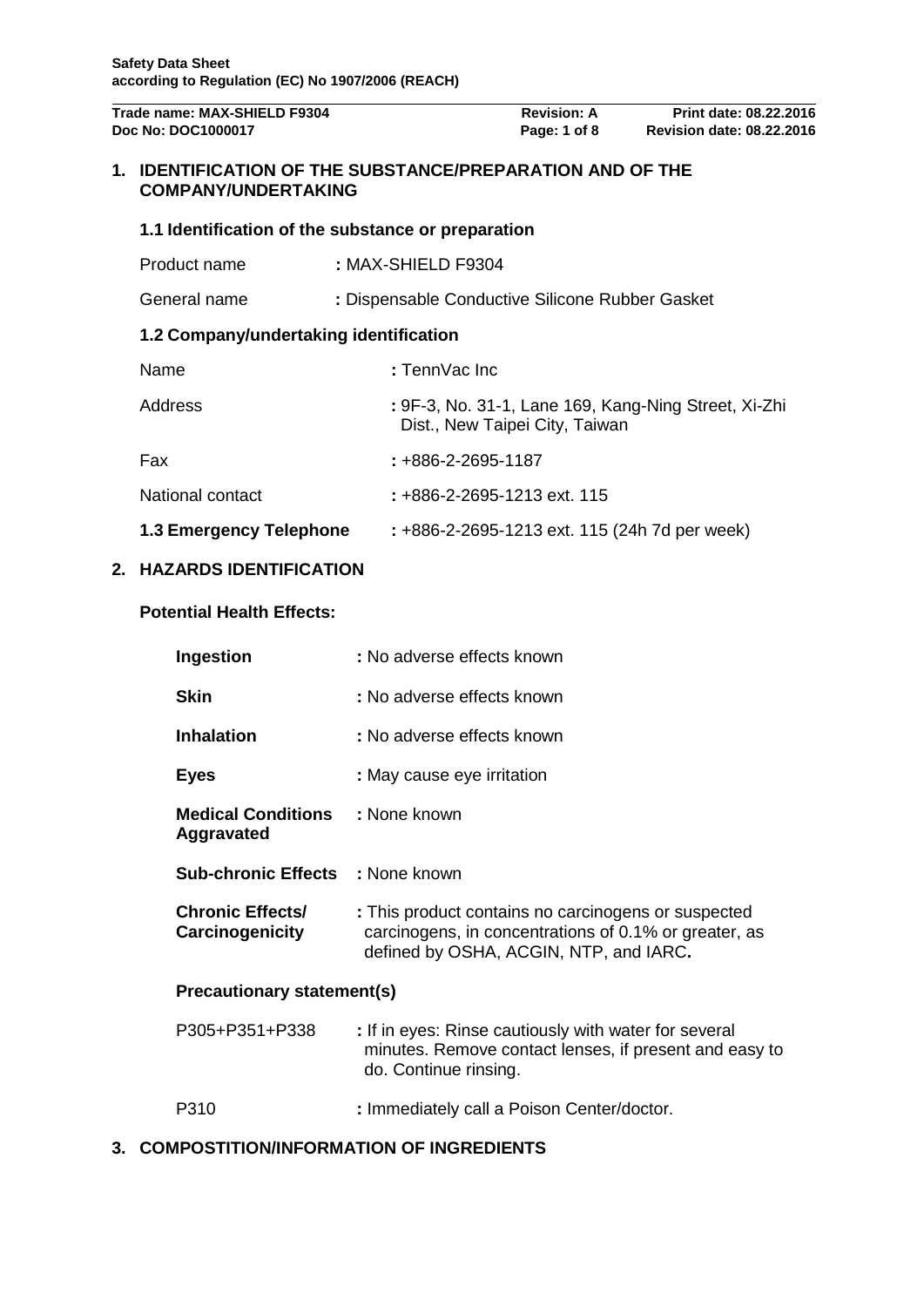#### **Safety Data Sheet according to Regulation (EC) No 1907/2006 (REACH)**

| Trade name: MAX-SHIELD F9304 | <b>Revision: A</b> | <b>Print date: 08.22.2016</b>    |
|------------------------------|--------------------|----------------------------------|
| Doc No: DOC1000017           | Page: 2 of 8       | <b>Revision date: 08.22.2016</b> |

| <b>Chemical Name</b>        | Composition (%) | CAS No.    | EC No.    |
|-----------------------------|-----------------|------------|-----------|
| Polysiloxane                | >20             | 68083-19-2 |           |
| <b>Trimethylated Silica</b> | $5$             | 68909-20-6 |           |
| <b>Nickel</b>               | 45-50           | 7440-02-0  | 231-111-4 |
| <b>Synthetic Graphite</b>   | $25 - 30$       | 7782-42-5  | 231-955-3 |

# **4. FIRST AID MEASURES**

# **4.1 Description of first aid measures**

# **If inhaled**

If breathed in, move person into fresh air. If not breathing, give artificial respiration.

# **In case of skin contact**

Wash off with soap and plenty of water.

### **In case of eye contact**

After contact with the eyes, rinse with water with the eyelids open for a sufficient length of time, then consult an ophthalmologist immediately. Protect uninjured eye.

### **If swallowed**

Never give anything by mouth to an unconscious person. Rinse mouth with water.

### **4.2 Most important symptoms and effects, both acute and delayed**

To the best of our knowledge, the chemical, physical, and toxicological properties have not been thoroughly investigated.

# **4.3 Indication of any immediate medical attention and special treatment needed**

No data available

# **5. FIRE-FIGHTING MEASURES**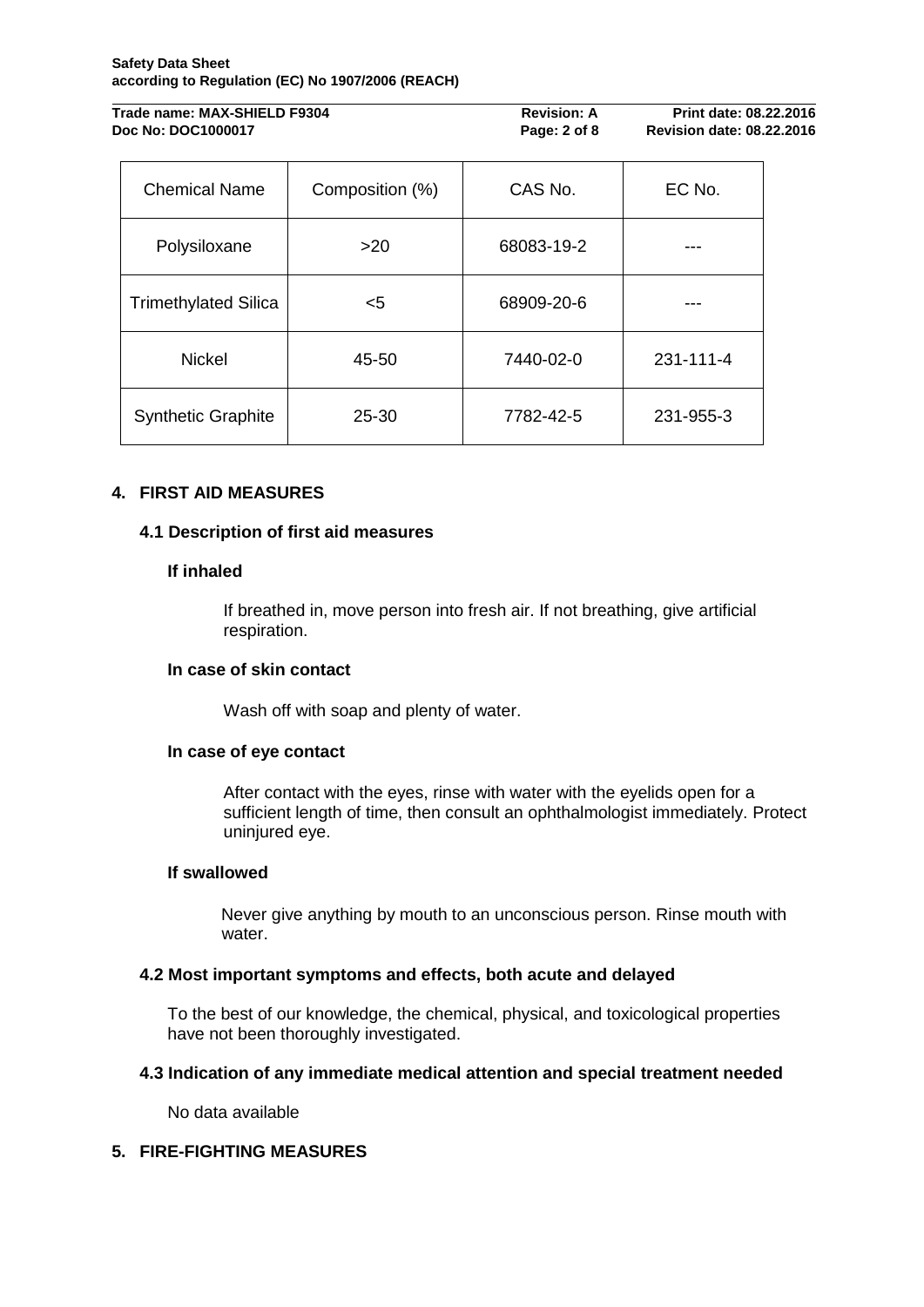# **5.1 Suitable extinguishing media**

Use water spray, alcohol-resistant foam, dry chemical or carbon dioxide.

# **5.2 Special hazards arising from the substance or mixture**

Carbon oxides

### **5.3 Advice for firefighters**

Wear self-contained breathing apparatus for fire-fighting if necessary.

### **5.4 Further information**

No data available

# **6. ACCIDENTAL RELEASE MEASURES**

### **6.1 Personal precautions**

Avoid dust formation. Avoid breathing steam.

### **6.2 Environmental precautions**

Do not let product enter drains.

# **6.3 Methods for cleaning up**

Sweep up and shovel. Keep in suitable, closed containers for disposal.

# **6.4 Additional information**

None

# **7. HANDLING AND STORAGE**

# **7.1 Handling**

Provide appropriate exhaust ventilation at places where dust is formed. Normal measures for preventive fire protection.

# **7.2 Storage**

Store in cool place. Keep container tightly closed in a dry and well-ventilated place.

### **7.3 Specific Uses**

No data available

### **8. EXPOSURE CONTROLS/PERSONAL PROTECTION 8.1 Control parameters**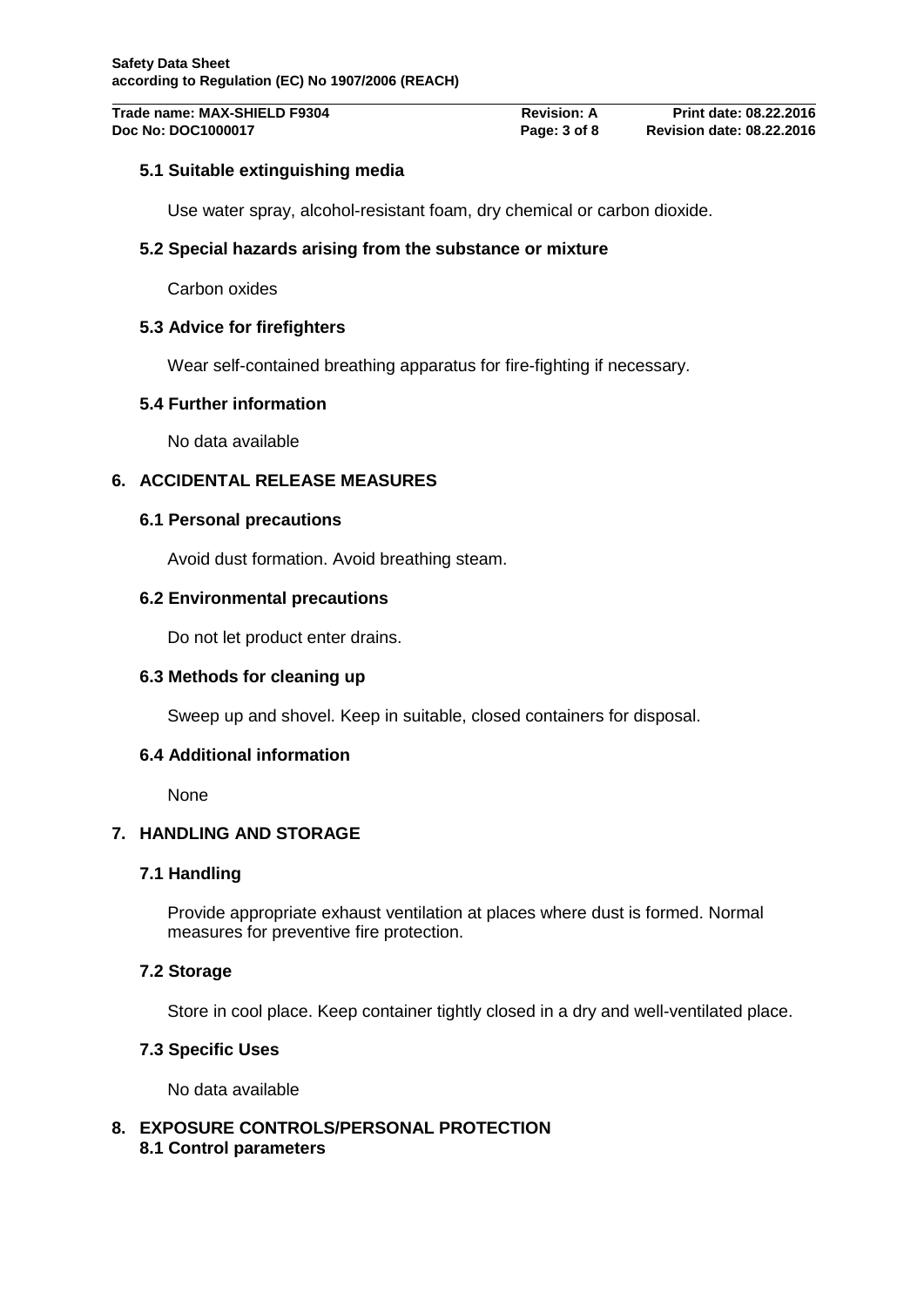**Trade name: MAX-SHIELD F9304 Revision: A Print date: 08.22.2016 Doc No: DOC1000017 Page: 4 of 8 Revision date: 08.22.2016**

Components with workplace control parameters

### **8.2 Exposure controls**

# **Appropriate engineering controls**

General industrial hygiene practice.

## **Personal protective equipment**

### **Eye/face protection**

Tightly sealed safety glasses according approved under appropriate government standards such as NIOSH (US) or EN 166(EU).

### **Skin protection**

Handle with gloves. Gloves must be inspected prior to use. Use proper glove removal technique (without touching glove's outer surface) to avoid skin contact with this product. Dispose of contaminated gloves after use in accordance with applicable laws and good laboratory practices. Wash and dry hands.

The selected protective gloves have to satisfy the specifications of EU Directive 89/686/EEC and the standard EN 374 derived from it.

### **Body protection**

Choose body protection in relation to its type, to the concentration and amount of dangerous substances, and to the specific work-place., The type of protective equipment must be selected according to the concentration and amount of the dangerous substance at the specific workplace.

### **Respiratory protection**

Respiratory protection is not required. Where protection from nuisance levels of dusts are desired, use type N95 (US) or type P1 (EN 143) dust masks. Use respirators and components tested and approved under appropriate government standards such as NIOSH (US) or CEN (EU).

### **9. PHYSICAL AND CHEMIAL PROPERTIES**

### **9.1 Appearance**

**Physical state :** Solid

### **9.2 Important health, safety and environmental information**

| <b>PH (20 °C)</b>              | : No data available.           |
|--------------------------------|--------------------------------|
| Melting point/range (°C)       | : No data available.           |
| Boiling point/range (°C)       | : No data available.           |
| Flash point (°C)               | : No data available.           |
| Ignition temperature (°C)      | : No data available.           |
| Vapour pressure (°C)           | : Negligible.                  |
| Density ( $g/cm3$ )            | : >1.00g/cm <sup>3</sup> @25°C |
| <b>Viscosity, dynamic</b>      | : No data available.           |
| (mPa's) Dust explosion         | : No data available.           |
| <b>Hazard explosion limits</b> |                                |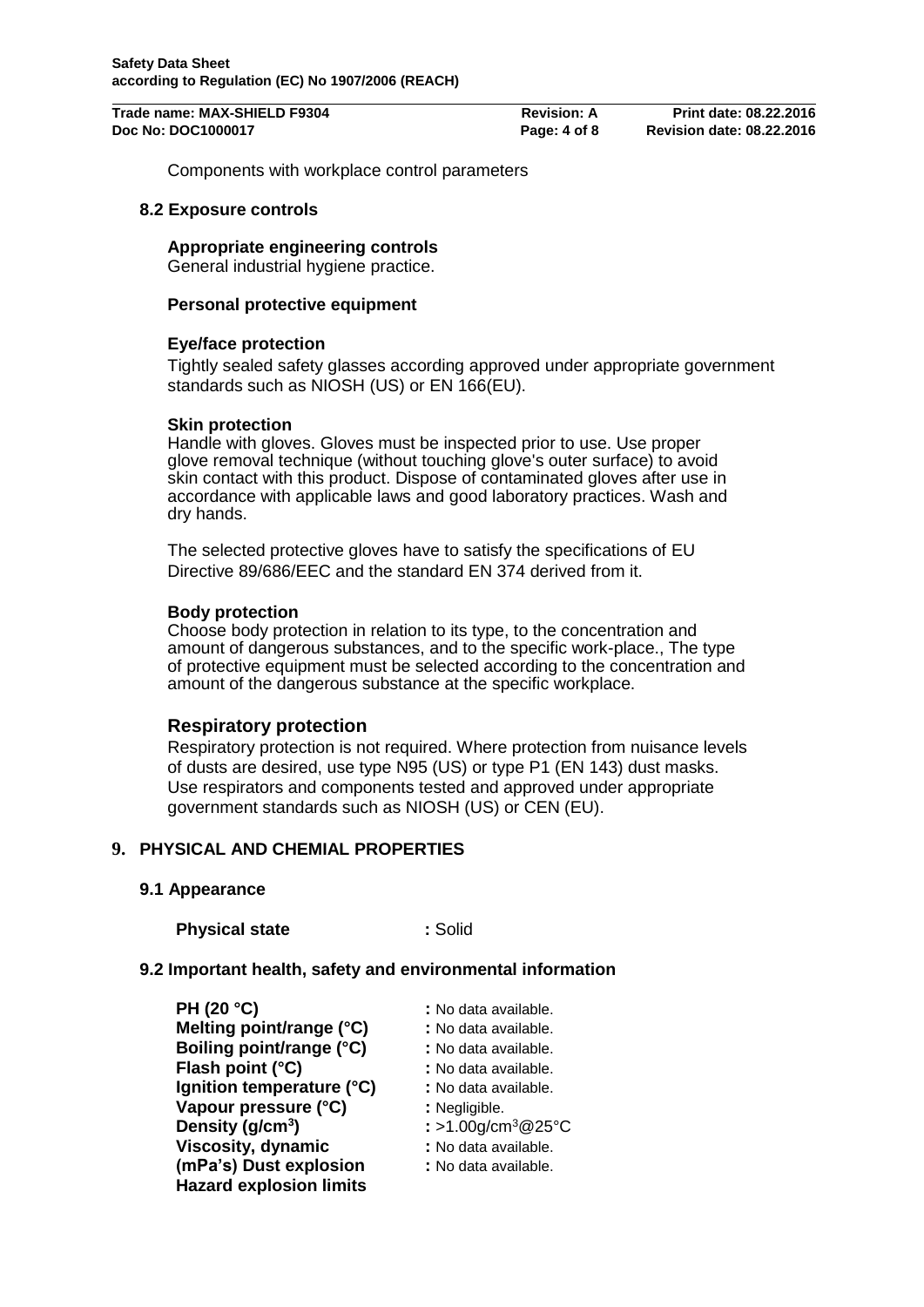| Trade name: MAX-SHIELD F9304 |  |
|------------------------------|--|
| Doc No: DOC1000017           |  |

| : No data available. |
|----------------------|
| : No data available. |
| : No data available. |
| : No data available  |
| : No data available  |
| : No data available  |
| : No data available  |
|                      |

# **9.3 Other safety information**

No data available

# **10. STABILITY AND REACTIVITY**

### **10.1 Reactivity**

No data available

- **10.2 Chemical stability** No data available
- **10.3 Possibility of hazardous reactions** No data available
- **10.4 Conditions to avoid** No data available
- **10.5 Incompatible materials**

Strong oxidizing agents

**10.6 Hazardous decomposition products**

Other decomposition products – no data available

# **11. TOXICOLOGICAL INFORMATION**

### **11.1 Information on toxicological effects**

- **Acute toxicity** No data available
- **Skin corrosion/irritation** No data available
- **Serious eye damage/ eye irritation** Causes serious eye damage (Category 1), H318

### **Respiratory or skin sensitization**

No data available

# **Germ cell mutagenicity**

No data available

### **Carcinogenicity**

IARC: No component of this product presents at levels greater than or equal to 0.1% is identified as probable, possible or confirmed human carcinogen by

**Trade name: MAX-SHIELD F9304 Revision: A Print date: 08.22.2016 Doc No: DOC1000017 Page: 5 of 8 Revision date: 08.22.2016**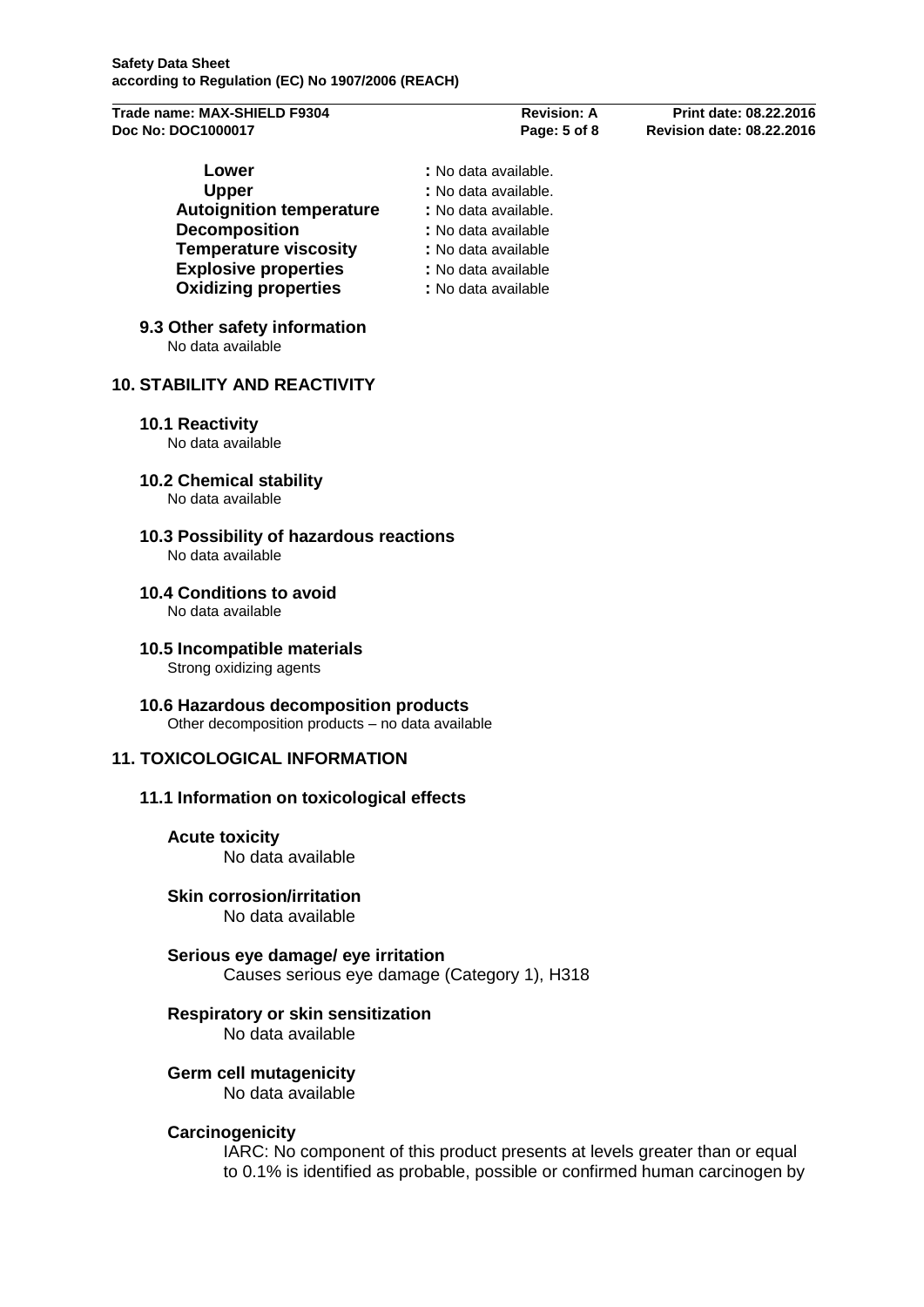**Trade name: MAX-SHIELD F9304 Revision: A Print date: 08.22.2016 Doc No: DOC1000017 Page: 6 of 8 Revision date: 08.22.2016**

IARC.

# **Reproductive toxicity**

No data available

**Specific target organ toxicity - single exposure** No data available

**Specific target organ toxicity - repeated exposure** No data available

# **Aspiration hazard**

No data available

# **Potential health effects**

| Inhalation  | May be harmful if inhaled. May cause respiratory tract<br><i>irritation.</i> |
|-------------|------------------------------------------------------------------------------|
| Ingestion   | May be harmful if swallowed.                                                 |
| <b>Skin</b> | May be harmful if absorbed through skin. May cause<br>skin irritation.       |
| Eyes        | Causes serious eye damage                                                    |

# **Signs and Symptoms of Exposure**

To the best of our knowledge, the chemical, physical, and toxicological properties have not been thoroughly investigated.

# **Additional Information**

RTECS: not available

# **12. ECOLOGICAL INFORMATION**

### **12.1 Toxicity**

No data available

### **12.2 Mobility**

**Known or predicted distribution to environmental compartments Surface tension:** No data.

# **12.3 Persistence and degradability**

**Physical- and photo-chemical elimination biodegradation:** Available

### **12.4 Results of PBT assessment**

This mixture is not classified as PBT/vPvB nor does it contain any substances classified as PBT/vPvB.

### **12.5 Other adverse effects**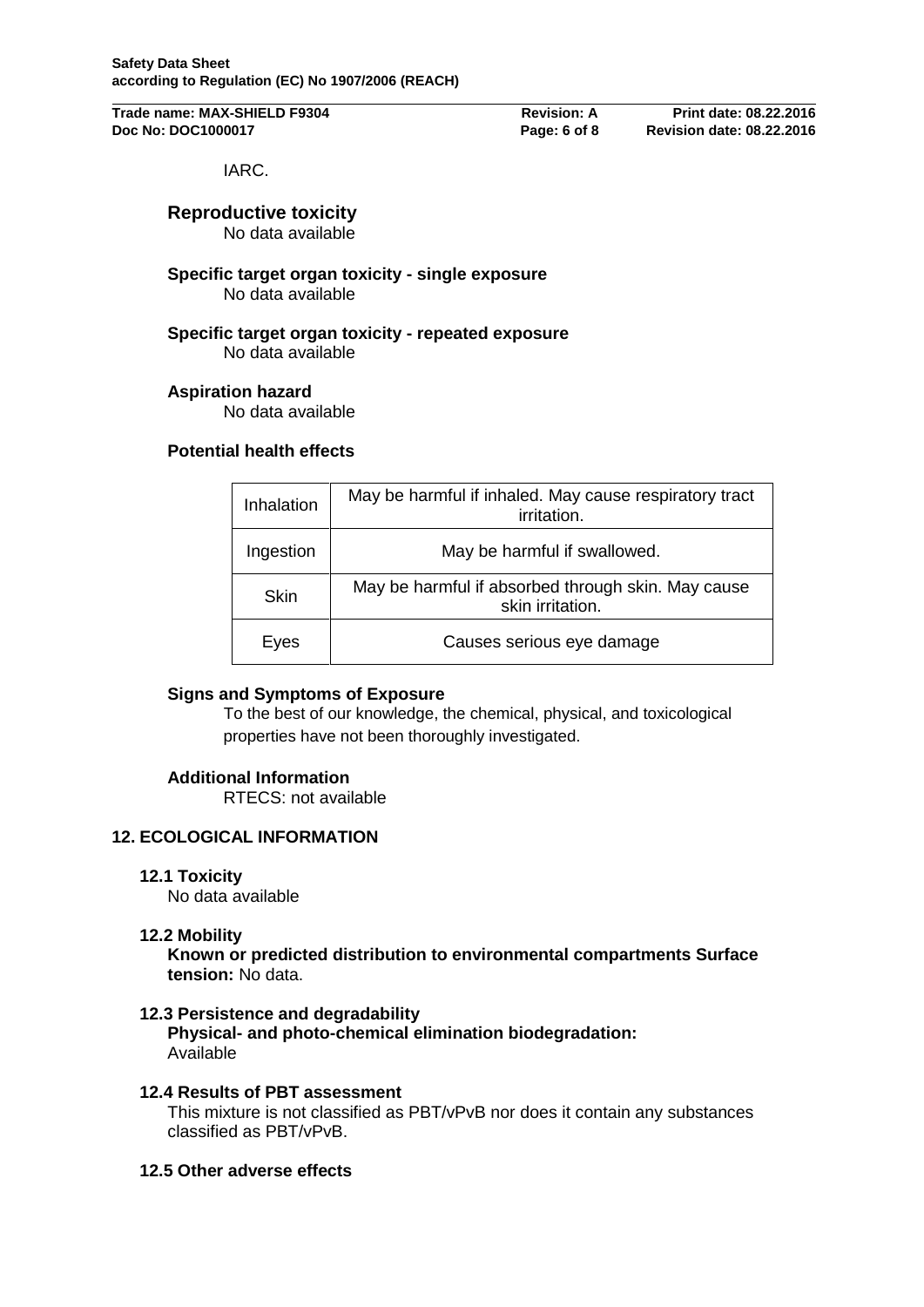| Trade name: MAX-SHIELD F9304 | <b>Revision: A</b> | <b>Print date: 08.22.2016</b>    |
|------------------------------|--------------------|----------------------------------|
| Doc No: DOC1000017           | Page: 7 of 8       | <b>Revision date: 08.22.2016</b> |

In case of strict observance of appropriate disposal methods, the product presents no special risk to the environment. Possible impact on sewage treatment plants: small impact of a probable damage.

Do not release the product in the environment. Decant and purify polluted waste water before its release into the drains.

### **12.6 Further ecological information**

No harmful substances under normal use.

# **13. DISPOSAL CONSIDERATIONS**

### **13.1 Waste treatment methods**

### **Product**

Offer surplus and non-recyclable solutions to a licensed disposal company.

### **Contaminated packaging**

Dispose of as unused product

# **14. TRANSPORT INFORMATION**

### **14.1 Land transport (ADR/RID/GGVSE):**

| Official transport designation | : No Data        |
|--------------------------------|------------------|
| Class                          | : No Data        |
| <b>Classification Code</b>     | : No Data        |
| UN-No.                         | : No Data        |
| Packing group                  | : Not restricted |
| <b>Hazard label</b>            | : None           |
| Tunnel restriction code        | : No Data        |
| Special provisions             | : None           |
|                                |                  |

### **14.2 Sea transport (IMDG-Code/GGVSee):**

| : Not applicable |
|------------------|
| : No data        |
| : No data        |
| : Not restricted |
| : No data        |
| : None           |
|                  |

### **14.3 Air transport (ICAO-IATA/DGR):**

| <b>Proper Shipping Name</b> | : Not applicable |
|-----------------------------|------------------|
| Class                       | : No data        |
| UN-No.                      | : No data        |
| Packing group               | : Not restricted |
| Special provisions          | : None           |

## **15. REGULATORY INFORMATION**

This safety datasheet complies with the requirements of Regulation (EC) No. 1907/2006.